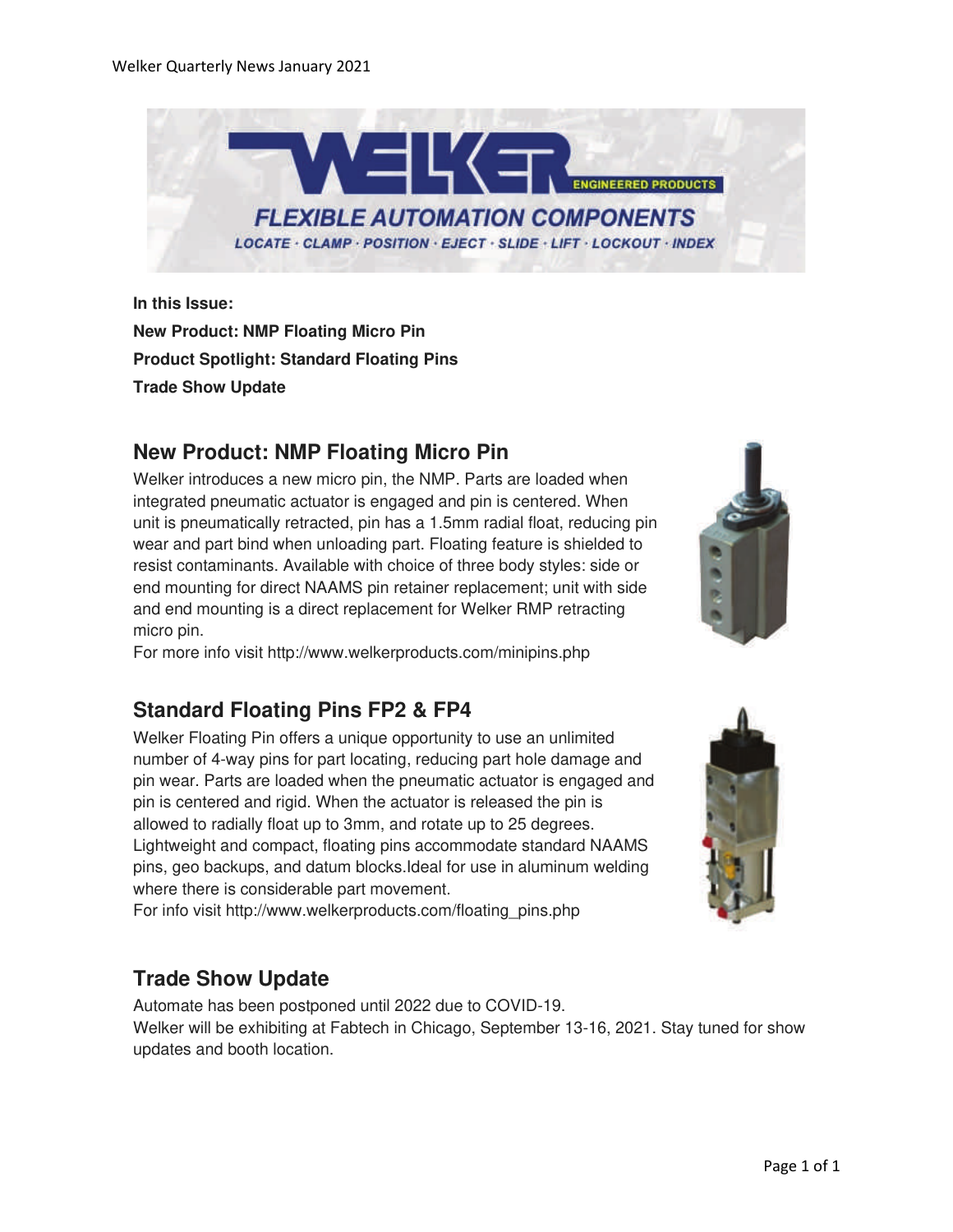

**In this Issue: New Product: LPM Rail Slide Sales Spotlight: DETAC Projectos e Usinagem Ltda Welker Exhibiting at Fabtech in Chicago**

#### **New Product: LPM Compact Rail Slide**

Welker introduces a new slide to its popular LP series compact rail slides, the LPM. Offered in strokes up to 495mm, it features aluminum carriage & base plate with fixed metal shroud to protect rails from contaminants. Low profile design provides up to 250 lbf load capacity. LP Series slides use Welker Smart Stop for sensing and stopping. Ideal for model select or single weld gun application. Available soon!

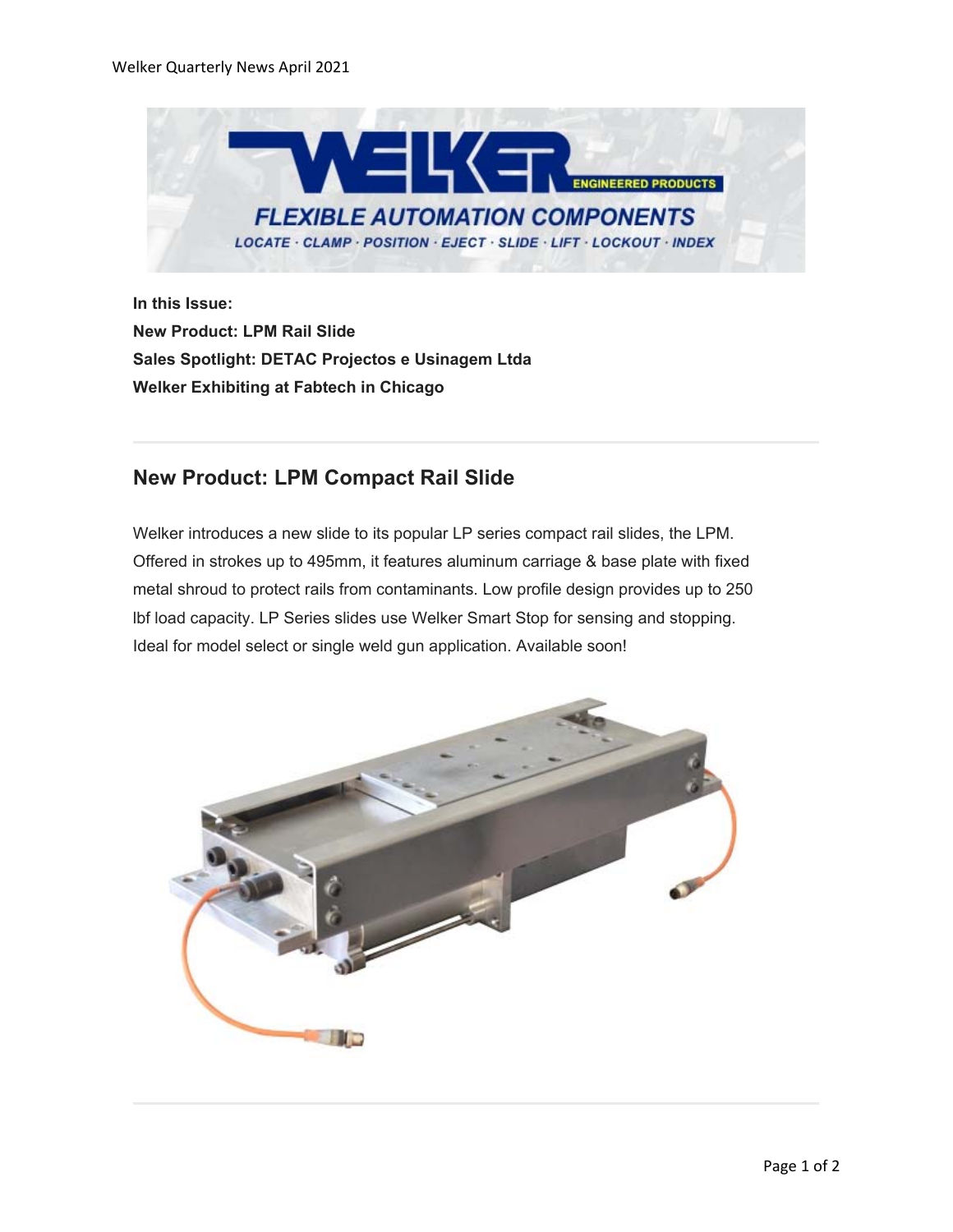# **Sales Spotlight: DETAC**

Welker's ever-expanding representation now includes Brazil and Argentina. DETAC Projectos e Usinagem Ltda is an authorized Welker distributor, offering sales and support to automation customers in South America. Contact Jose Arteiro and Tadeau Genovez via vendas@etacserv.com or drop by and say hello. Their office is located Av Getulio Vargas, 1340, Cj, E1/A4 Jacarei – São Paulo, Brazil 12305-010



## **Welker exhibiting at Fabtech**

Save the date! Fabtech Expo is a go this year for an on-site event, September 13-16. Stop by booth B15053 and say hello to the Welker Sales Team. We will be located in the Welding Automation Pavilion, Hall B at McCormick Place in Chicago. Fabtech is North America's largest metal forming, fabricating, welding and finishing event. See you there!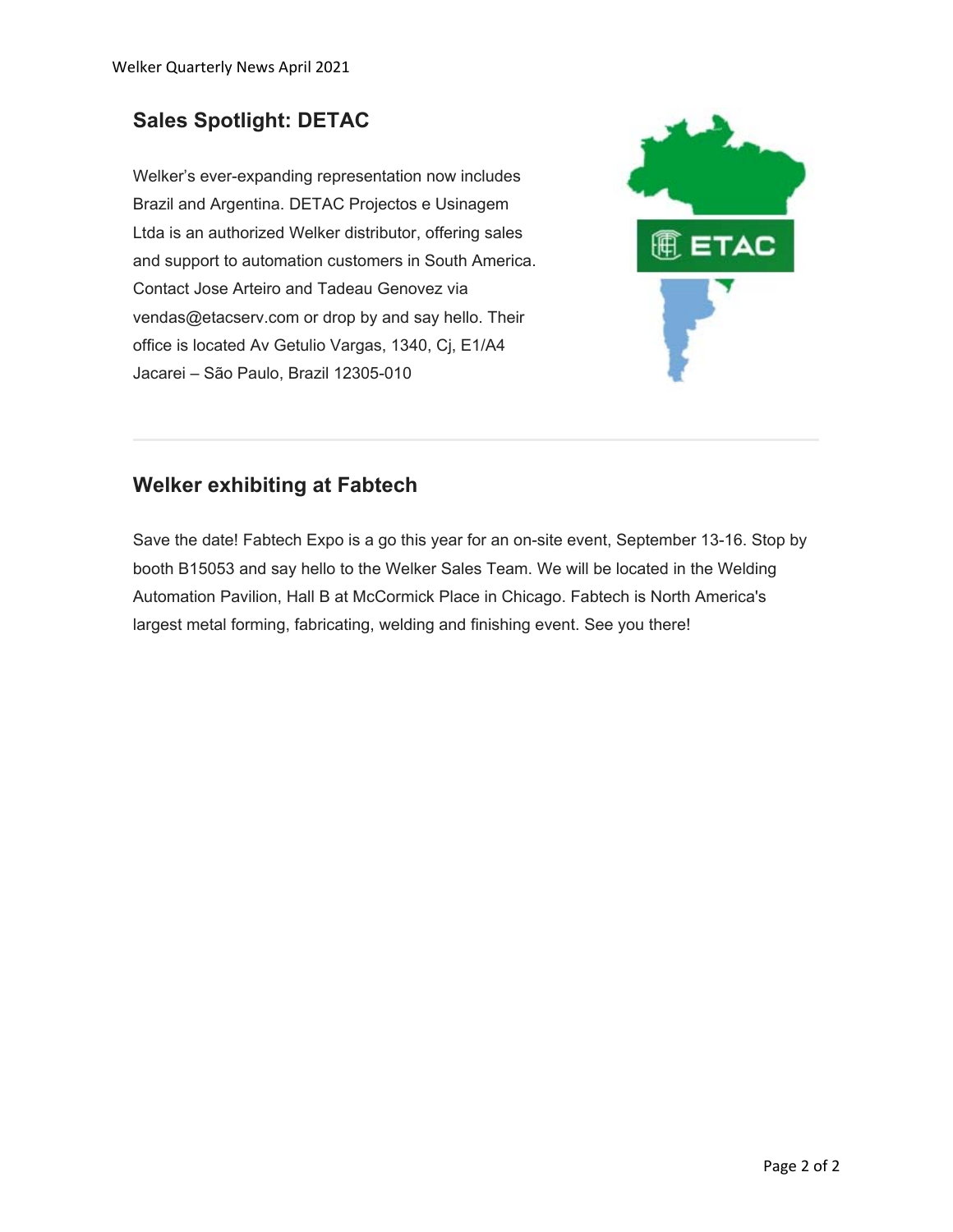

**In this Issue: Product Spotlight: New Pass Thru Ground Blocks Sales Spotlight: Fabtech in September New Website Launched**

## **New Pass Thru Ground Blocks**

Welker adds two new pass-thru units to the ground block group. GBP is a pneumatic version of the current spring actuated GBS (formerly S03013). GBM is a spring actuated micro ground block. Pass thru ground blocks move the grounding cable away from the contact face and provide consistent pressure for welding. Class 2 copper adapter is offered with choice of swivel heads. https://www.welkerproducts.com/ground\_block.html



## **Save the date!**

Come meet the Welker Sales Team in Chicago at the Fabtech Expo. The new LPM slide, GBP and GBM have been added to our working automated display. Fabtech has permanently moved up the show from November, to September 13- 16. Attending the show is free of charge if registered before Sept 9. https://www.fabtechexpo.com/

NORTH AMERICA'S LARGEST METAL FORMING **FABRICATING, WELDING AND FINISHING EVENT** 

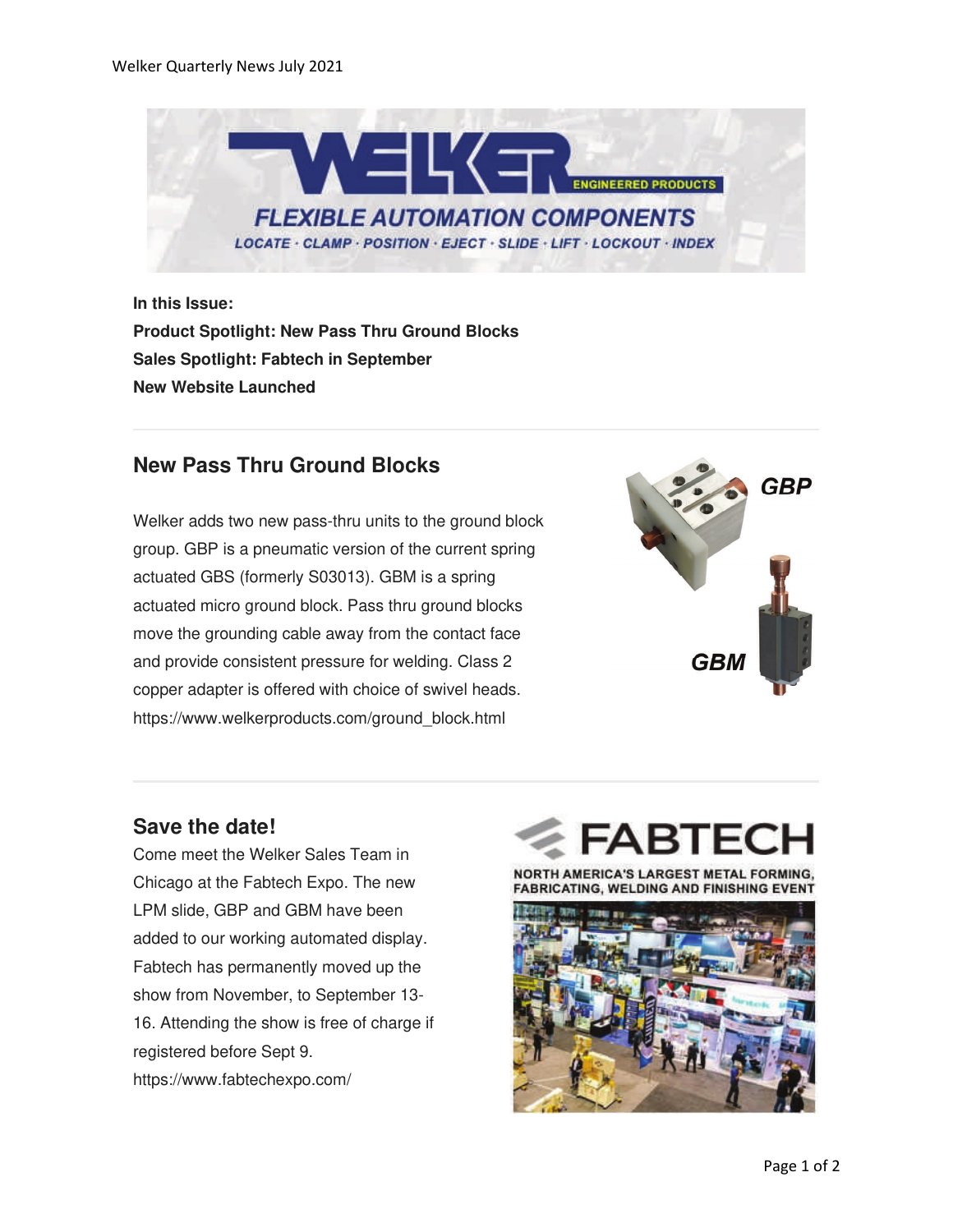Our website has a new look and a new PartSolutions part configurator interface!

Check it out >>> https://www.welkerproducts.com/

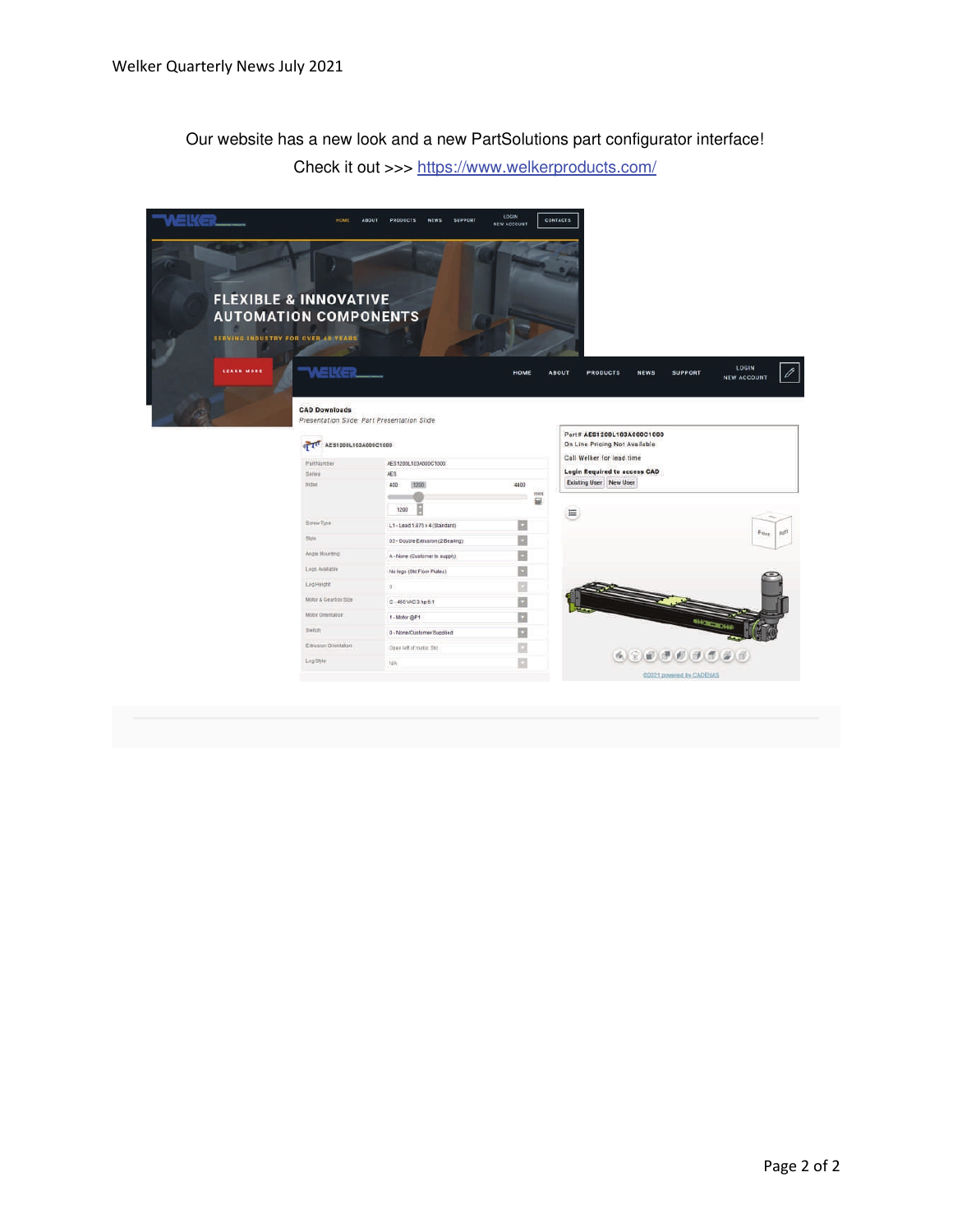

**In this Issue: Product Spotlight: Wire Clamp Update Sales Spotlight: New US Reps Trade Show News**

## **Wire Clamp Update ~ TCA**

Welker's wire clamp has been updated with a new cylinder and new part number. Same great features, the TCA accommodates wire or tube diameters 3.0 thru 10.0mm. Wire is spring retained in the clamped position without air for safe operator loading. Hardened partcontact surfaces are weld spatter resistant for long life. A lightweight aluminum body provides dual NAAMS standard mounting surfaces. This compact wire clamp is ideal for seating applications, instrument panel assembly, appliance and exhaust systems manufacturing. Available soon!